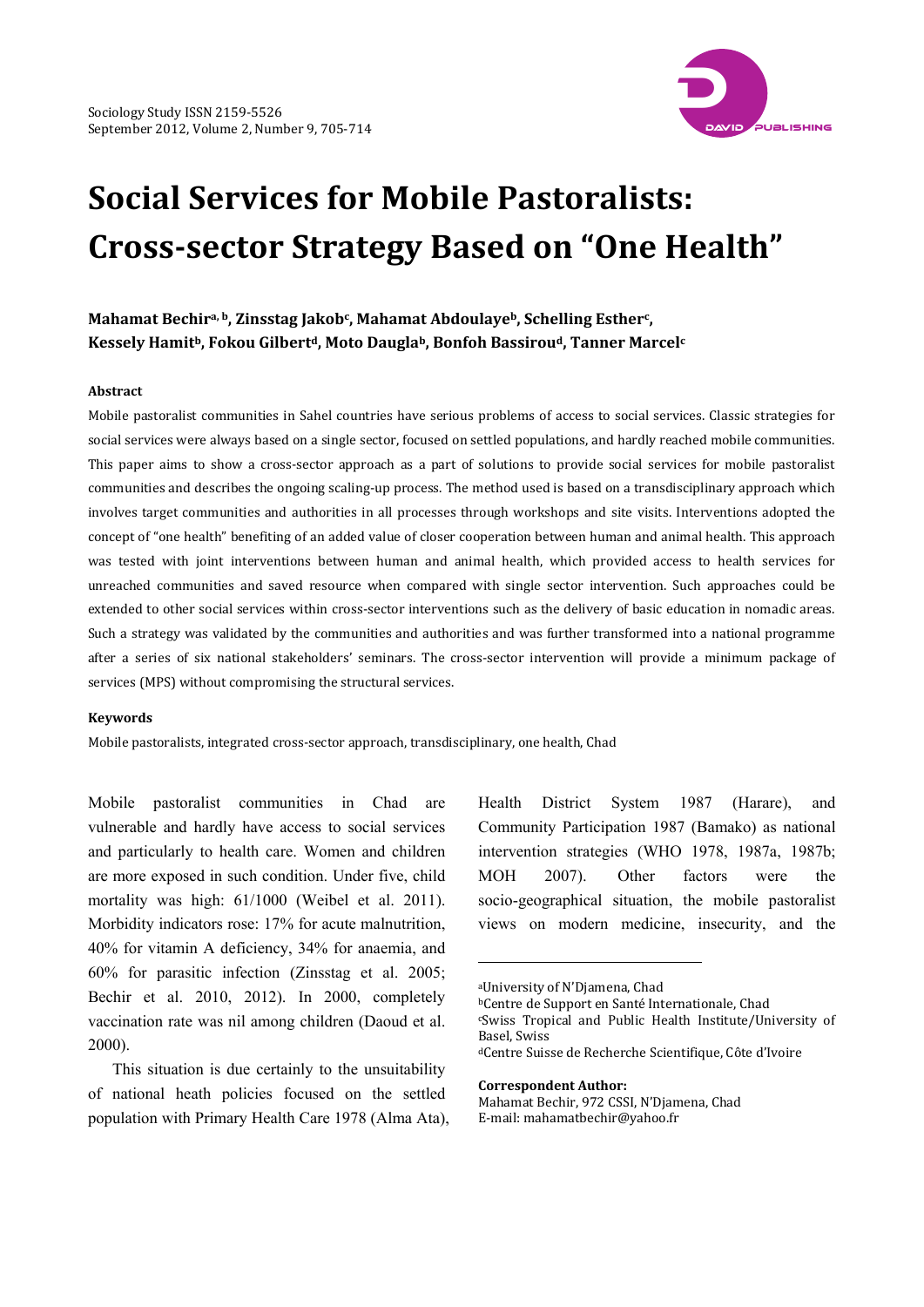accessibility of resources (Wiese, Donnat, and Wyss 2004; Fokou 2008). Among nomadic pastoralist communities, women and children are the most vulnerable groups, and they are not able to personally decide on the use of health services (Hampshire 2002).

On the other hand, health service is not only the priority of nomadic community. The creation of forums and open discussions among mobile pastoralist communities, decision-makers, and professional actors in the nomadic areas via periodic workshops emphasised that health interventions were important. But other problems raised were: having safety livestock, access to natural resources (grazing pastures and water), personal insecurity, and the lack of access to education, which all contributed to maintaining the vulnerability of the nomadic communities (Schelling et al. 2007). This priority was noticed also in Mali among Tamachek pastoralist communities (Bonfoh et al. 2007).

It is the reason why the first interventions used the apparent greater accessibility to veterinary services to reach infant and women. It was a join human and animal's vaccination campaign. Concurrently with the joint vaccination campaigns, a comprehensive assessment recognised the necessity for integrating information, education, and communication in order to ensure a good understanding of the intervention (Bechir et al. 2004).

In 2005, with the support of UNICEF (United Nations International Children's Emergency Fund), some schools were created in nomadic areas. The basic education project was implemented in collaboration with the Ministry of Education and UNICEF-Chad.

The main donor of the nomadic health project ensured the sustainability of the two financed steps of the project by transferring it into a government-led program (Zinsstag et al. 2004).

In 2005, the second workshop of Gredaya allowed to renew reflection on the topic of integrated programme through nomadic pastoralist communities.

The objectives of this paper aim to describe the steps of this cross-sector document which is the target to provide the basic social services in pastoral nomadic communities and reach the objectives of national development and the millennium development goals.

# **STEPS OF SETTING UP THE CROSSSECTOR DOCUMENT**

The development of the cross-sector document was based on transdisciplinary approach, involving stakeholders, researchers, decision-makers, and target communities. Six types of stakeholders' (decisionmakers, scientists, and concerned population and technicians) seminars were organised since the beginning of the cross-sector approach idea in 2005 until the final document submitted to "high authorities". Between these workshops, important meetings were organised with multiple partners to share information and write documents (see Figure 1).

#### **CONCERNED POPULATION'S VISIONS**

In 2005, the nomadic health project organised a workshop to present the main results of human and animal health intervention in nomadic areas and share experiences with decision-makers (administration and military), scientists, and the concerned population on health issues. The main results of joint intervention were that in these period 21,511 infants under five, 14,762 women, and 244,255 animals were vaccinated. The base line of human vaccination coverage in this community was null when the project started. This system was highly appreciated by the concerned population.

After brainstorming exercises, the population explained clearly its interests for these actions but has mentioned other priorities without which it remained vulnerable. These priorities were: (1) access to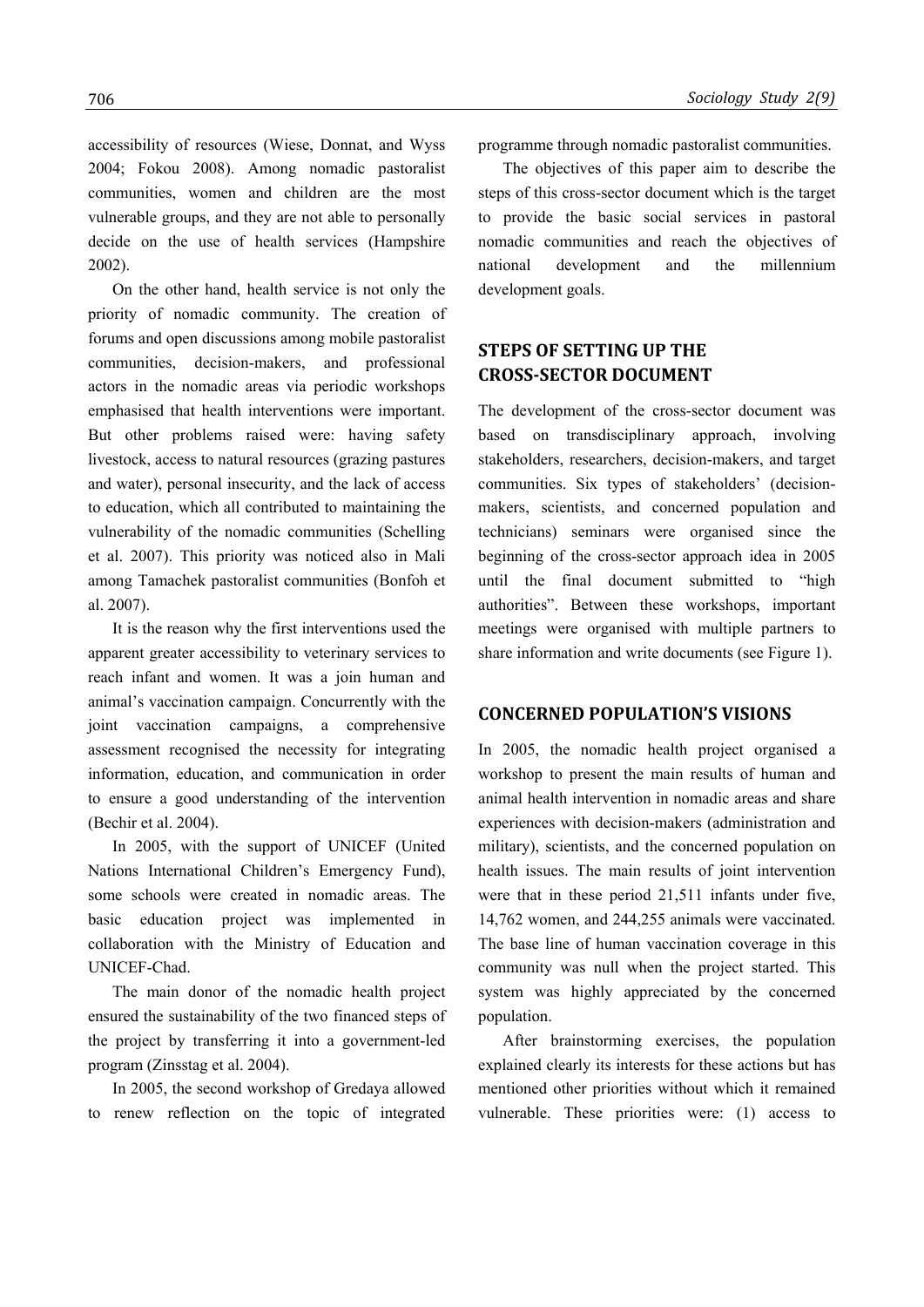

**Figure1.** Steps of the Cross‐sector Process.

| Table 1. Comparative Demand of Nomadic Communities in Chad and Mali. |        |  |                             |  |  |
|----------------------------------------------------------------------|--------|--|-----------------------------|--|--|
|                                                                      | $\Box$ |  | $\overline{1}$ The detector |  |  |

| Rank | Demand in Tin Timaghayen (Mali)                                                       | Demand in Grédaya (Chad)                                                                                 | Integrated cross-sector approach                                                                                    |
|------|---------------------------------------------------------------------------------------|----------------------------------------------------------------------------------------------------------|---------------------------------------------------------------------------------------------------------------------|
| 1st  | Peaceful environment with regard<br>to authorities and neighbours                     | Access to pastures                                                                                       | Pastoral code, security,<br>transformation of tension and<br>conflict, as well as dialogue among<br>the communities |
| 2nd  |                                                                                       | Good relations with agriculturalist<br>on the transit zones crossed and<br>pastureland during dry season | Legal and institutional framework<br>for transhumance and dialogue                                                  |
| 3rd  | Access to pumped water for family<br>consumption and gardening                        | Access to water                                                                                          | Infrastructure (water and market)<br>for humans and livestock                                                       |
| l4th | Education for children and access<br>to information important for<br>fighting poverty | Access to education for children<br>and literacy for adults                                              | Nomadic school with adapted<br>education and training programme                                                     |
| 5th  | Human and animal care                                                                 | Health care for their livestock and<br>themselves                                                        | Joint intervention through "one"<br>health"                                                                         |

pastures; (2) peace and security; (3) access to water; (4) access to educations; and (5) health care. The conclusion of this workshop was to target a holistic approach with providing a minimum package of services (MPS). The similar priority was observed in Mali (see Table 1).

# **TRANSFORMING PASTORALIST THOUGHTS INTO A PROGRAM**

The first meeting was organised between the nomadic health project of Suisse Tropical Institute and the national vaccination programme of Health Ministry. The objective was to prepare the writing of the cross-sector document. The conclusion was to inform officially the six main target Ministries to each choose

two technicians for writing this document. The nomadic health project supports the linked expenditure. The six target Ministries were: (1) Ministry of Plan for Coordinating Cross-sector Aspect; (2) Ministry of Health; (3) Ministry of Livestock; (4) Ministry of Education; (5) Ministry of Interior and Public Security; and (6) Ministry of Environmental and Hydraulic.

Each ministry responded favourably and designed two technicians for writing document (see Figure 2).

# **WRITING OF THE FIRST CROSSSECTOR DOCUMENT**

The second step was to define the canvas for writing the cross-sector's document for enhancing and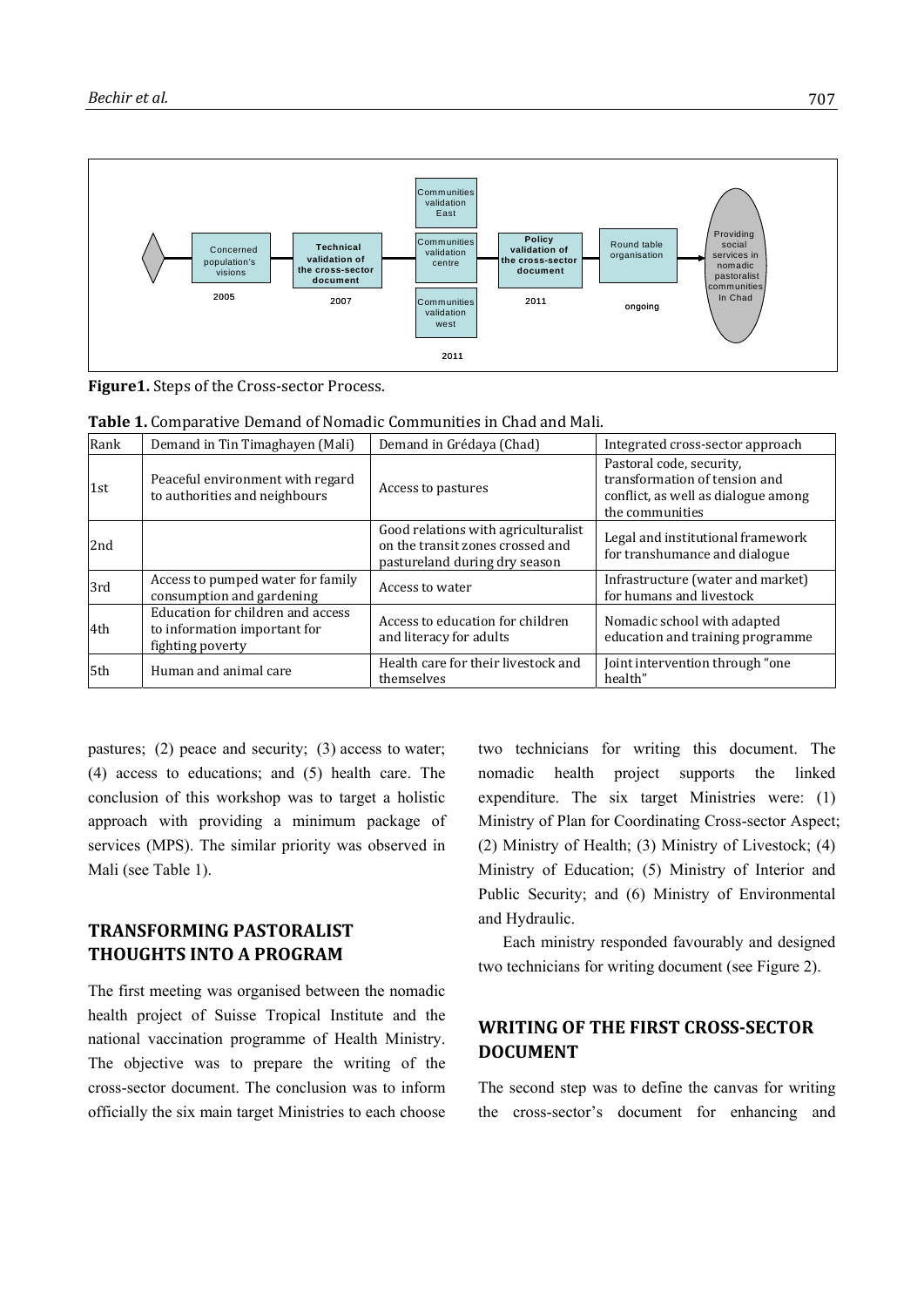

**Figure 2.** Workshop in Gredaya Chad 2005.

improving well-being, human and animal health, education, and lifestyle of nomadic communities with all technicians.

Five components were determined:

(1) Component I: to support human and animal health; involved Ministries were Health, Livestock, and Social Action;

(2) Component II: to support water and pasture accessibilities; involved Ministries were Environmental and Water, Agriculture, Livestock, and Interior;

(3) Component III: to support education; involved Ministry was Education;

(4) Component IV: to support the promotion of communication, culture, sport, and art; involved Ministries were Sport, Communication, and Culture and Art;

(5) Component V: Institutional support; involved Ministries were Plan and Interior.

With these components, five subgroups were organised to write components. A similar canvas was used for each component, it concerned: (a) diagnostic; (b) objectives; (c) activities; (d) strategies; (e) outputs; (f) indicators; (g) localisation; (h) monitoring; (i) chronogram; and (j) budget.

Each participant was engaged for this canvas and monetary motivation was discussed and accepted.

The nomadic health project of Suisse Tropical Institute coordinated these activities and wrote the global overview of this document. A schedule was defined within each component and between components to write, combine, and harmonise the document. In 2006, the six involved Ministries were recomposed and created after government reshuffled and finally 12 Ministries were retained: (1) Ministry of Plan; (2) Ministry of Public Health; (3) Ministry of livestock; (4) Ministry of Education; (5) Ministry of Interior and Public Security; (6) Ministry of Environmental; (7) Ministry of Agriculture; (8) Ministry of Communication; (9) Ministry of Cultural Development; (10) Ministry of Fishing and Pastoral Hydraulic; (11) Ministry of Social Action and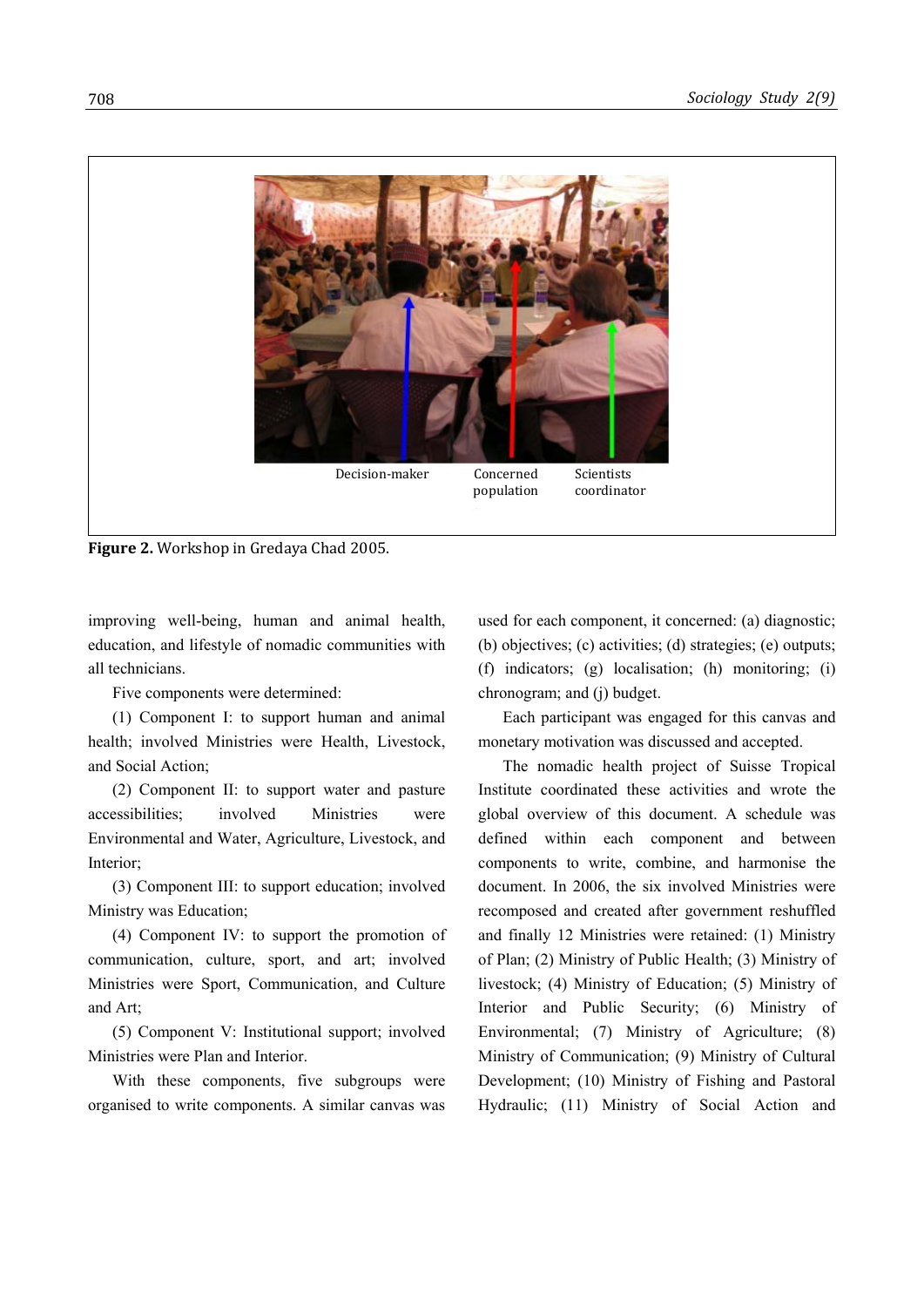

**Figure** 3. Cross-sector Document Started With Six Ministries, Then 12 and Finished by All the Governments.

National Solidarity; and (12) Ministry of Sport (see Figure 3).

# **VALIDATION OF THE CROSSSECTOR DOCUMENT**

A comity of workshop organisation was implemented. It mobilised resources through governmental 50% and partners' 50%. The workshop was intituled *What Development Policy for Nomadic Pastoralist in Chad?* The main target objectives were to analyse and validate technically the cross-sector document related to the social development of pastoralist communities in Chad.

The participants were 30% of the nomadic pastoralist communities, 26% from technical services of target Ministry, 23% from NGOs, and 21% from research teams.

Twelve communications were presented: four

scientific communications on research in nomadic areas, four nomadic communities' presentation, and four technical services communication from main Ministries. After the plenary, three groups were organised on: (1) analyses of programme components; (2) interface and strengthening synergy between components; and (3) transition between the nomadic health project and the cross-sector programme.

The main results were:

(1) A cross-sector approach based on iterative and participative process was adopted;

(2) The pastoralists such as management of extensive issue for sustainable livestock system were retained;

(3) The collaboration among scientists, actors, and stakeholders through the evolution of the programme was solicited;

(4) The budget supported by governmental 50%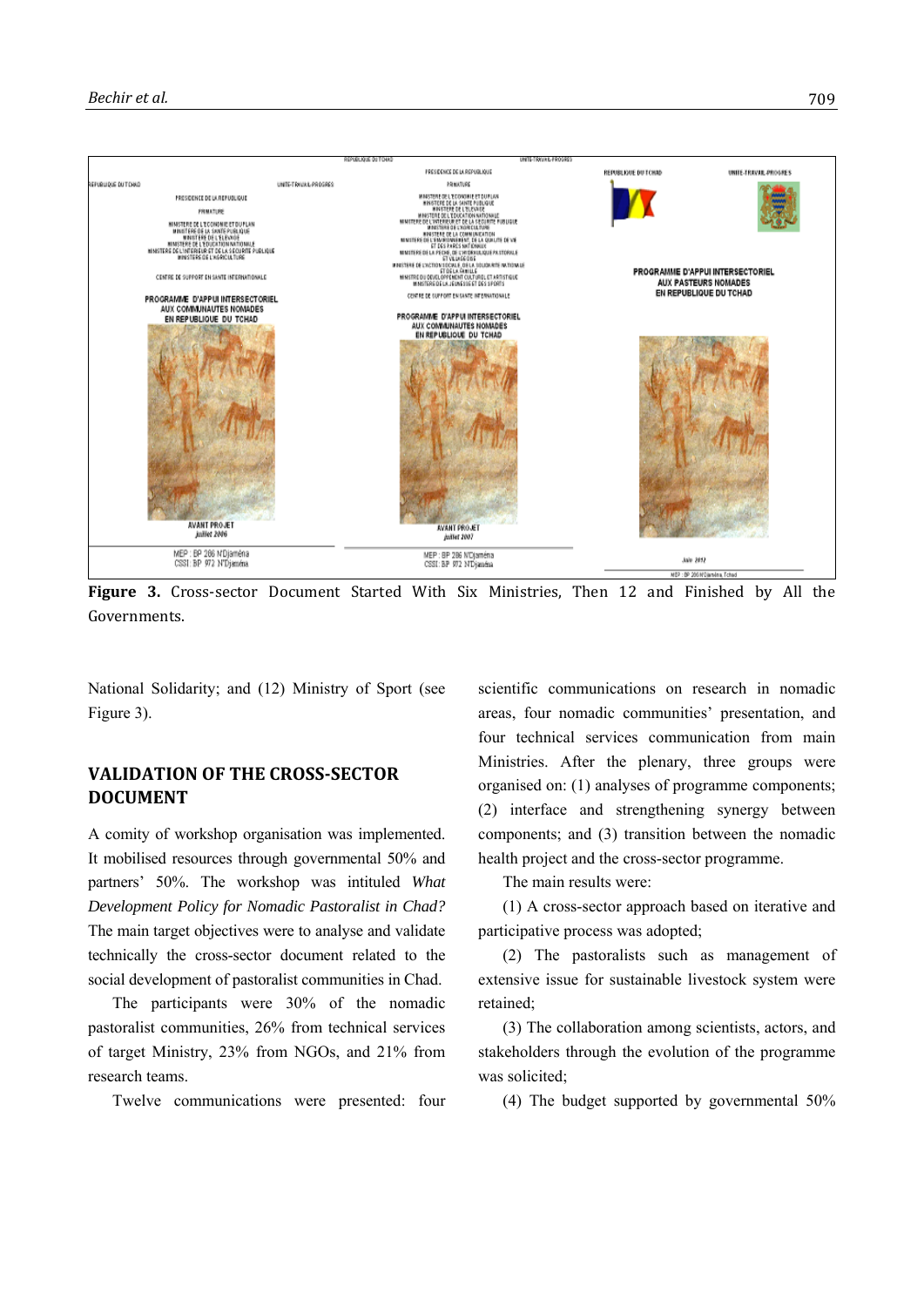and donors' 50% was proposed;

(5) Three main geographical zones and other secondary zones were defined particularly in Sahelian area;

(6) Chadian government was engaged to perpetuate this approach.

## **CROSSSECTOR INTERVENTION TRIAL AT DARFUR (BORDER CHADSUDAN)**

Between 2009 and 2011 interventions were developed on the border of Darfur in the Sila region. The project was intituled *Support Project on Human and Animal Health*. The recipients were the breeder-displaced populations and the host breeders. This project used the first component of cross-sector concerned human and animal health. The main result of this project was: 84% of infants and 48% of women were vaccinated within the displaced, transhumant, and host populations. On the other hand, 59% of livestock were also vaccinated.

#### **MAIN CONSTRAINTS SINCE 2007**

Four important reasons created gaps on the evolution of the cross-sector document:

(1) The first one was the main leadership. Suisse Tropical Institute left from Chad and led all its activities, personal, and material to a new born national NGO: *Centre de Support en Santé International* (CSSI). This national NGO found another opportunity with the problem of Darfur and focused its interventions and attentions on the refugees and the internal displaced population in the East of Chad;

(2) The second reason was the end of the nomadic health project intervention in nomadic areas. The main actors who coordinated this process were involved in academic formations, Master and Ph.D. conducted outside Chad;

(3) The third important one was the absence of

partner's leaderships and real engagement from government. The Ministry of Plan did not fully play a coordinator role without outside support;

(4) The last one is the exorbitant number of involved ministries (12) in this programme. It was not easy to move together.

All these disabilities contributed seriously to slowing down the evolution of the cross-sector vision for nomadic interventions.

## **REOPENING OF CROSSSECTOR DOCUMENT**

In 2011, a new dynamic reopened the cross-sector idea, discussed in the board of directors for CSSI. Research action would be an important part of the NGO and particular attention would be focused on the problematic nomadic communities. An update of the document was imperative. The main first redactors were invited for updating the cross-sector document.

Three regional workshops were organised in different pastoralist areas for communities' validations and taking into account the specificity of each group/area. The main communities retained were the transhumance breeder in Sila, of which the important group was Arabic. The main specific problem in this community was the difficulty to cross in rainy season during transhumance, the periodic rivers with strong current water; it often kills human and animal. The second workshop was organised in Hadjer Lamis, and the important group was Fulani. The most specific problem here was lack of the resource accessibility in the border. Every year the cornfields and the gardens of mangoes win the land. And, the last was the nomadic communities in Kanem, of which the important group was Gouran. The main specific problem in this area was the desertification: insufficient grass for animals and the increase of amplitude of their movement every year. After the communities' validation, the document was finalised and the central workshop for policy validation was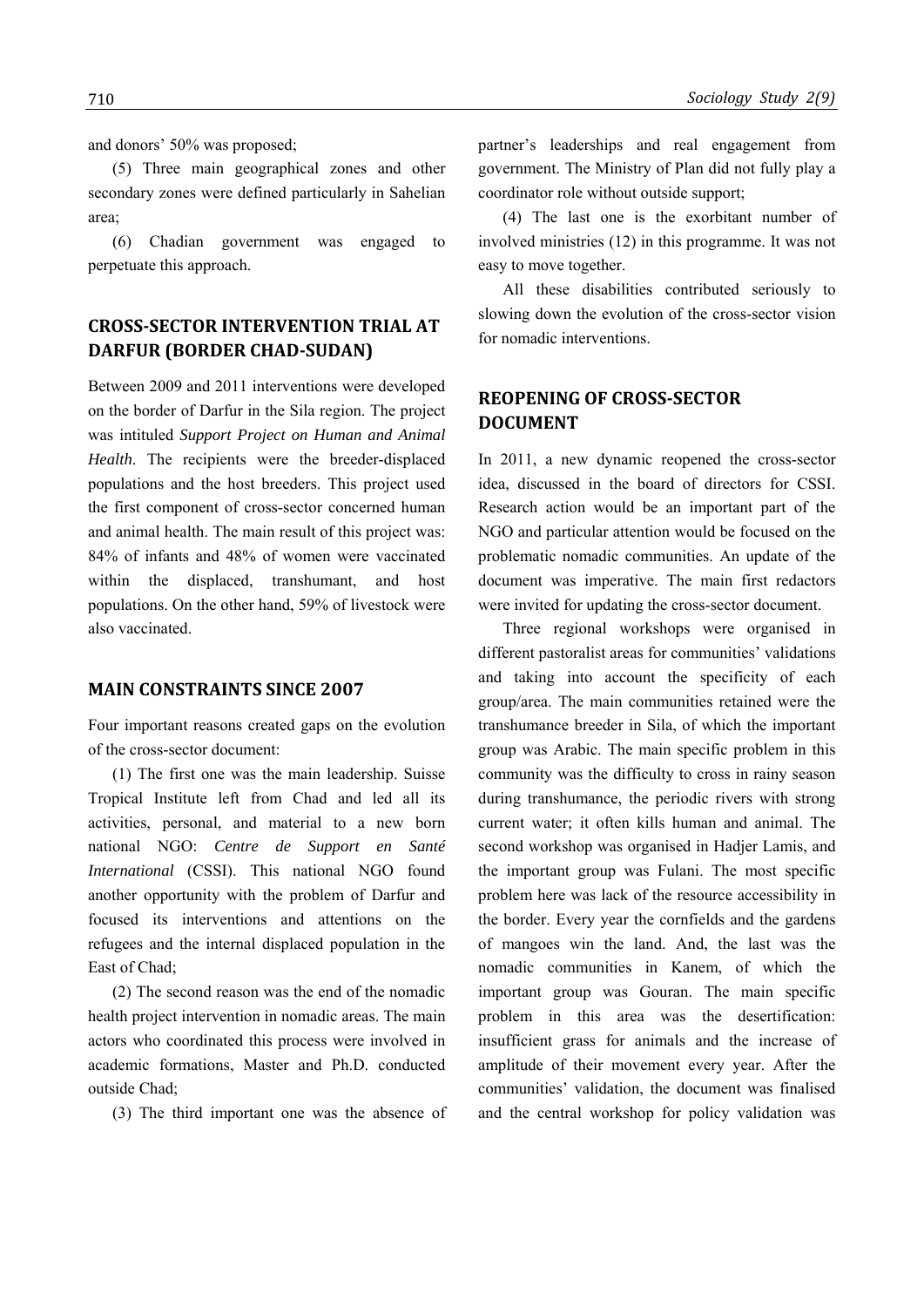

**Figure 4.** Holistic Approach of Cross‐sector Intervention.

organised.

### **ADDED VALUE WITH MPS**

Cross-sector document is based on a holistic approach for the sustainable development of pastoral system. The approach target to provide a MPS focused on educations, public health, veterinarian, natural resource and security for the well-being of pastoral communities. For these services, schematically four important sectors could support this package: public health and nutrition, resource access and pastoral security, animal health and food security, and basic education and communication. Figure 4 summarises this vision.

MPS will be available in each area frequented by

nomadic communities. It will be flexible with seasonal variations linked by pastoral movements. It will be provided in the concentration pastoralist zones frequented in wet season, in the similar concentrated zones in dry season and between these zones in the transhumance way. These providing services will take into account the five capital aspects: human, financial, physical, natural, and social issues linked with the specific lifestyle of pastoral communities (see Figure 5).

## **SCIENTIFIC IMPLICATION AND INTERNATIONAL SHARING EXPERIENCES**

This idea of cross-sector document was supported by the National Centre of Competence in Research North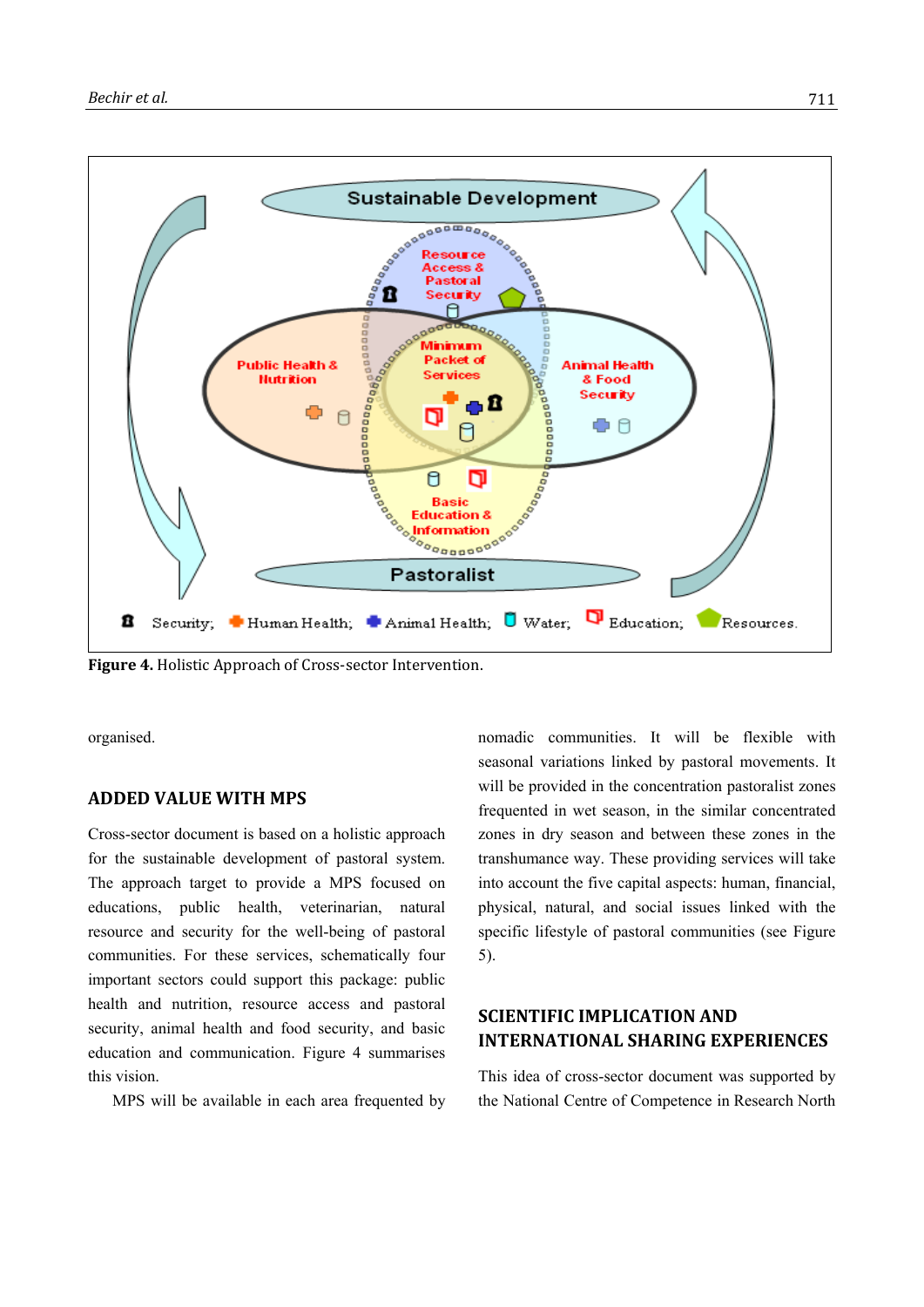

**Figure 5.** Intervention and Seasonal Variation.

South (NCCR-NS) through the Transversal Package Project on Extensive Production Systems in Semi-Arid Regions, and the Work Package 3 on Health and Environmental Sanitation. The NCCR-NS was involved in the finalisation of the document and the organisation of a central workshop for technical validation.

Two important workshops were organised also in Mali and Niger. The first one was in Tintimaghayan, a commun of Ber region of Tombouktou in 2006, and the second in Zinder in 2005. In these workshops, a similar problem of pastoral communities was observed and the priority of security and resource access were very important.

In 2011, WHO, UNICEF, and the Federal Ministry of Ethiopia organised a workshop on nomadic health. Seven countries were participated: Chad, Mali, Kenya, Afghanistan, India, Mongolia, and Ethiopia. In all these countries, mobile teams were created to provide health service in nomadic communities. The holistic approach presented by Chad was appreciated and encouraged.

### **"ONE HEALTH" CONCEPT**

The "one health" concept evolved from "one medicine" was developed by Schwabe (1984) who recognized that the same paradigms were shared between human and animal medicine. The "one health" concept emphasised epidemiology and public health aspects (Zinsstag et al. 2005). Zinsstag, the main developer of this concept, which aimed at making full use of synergisms between human and animal health, mentioned that animals were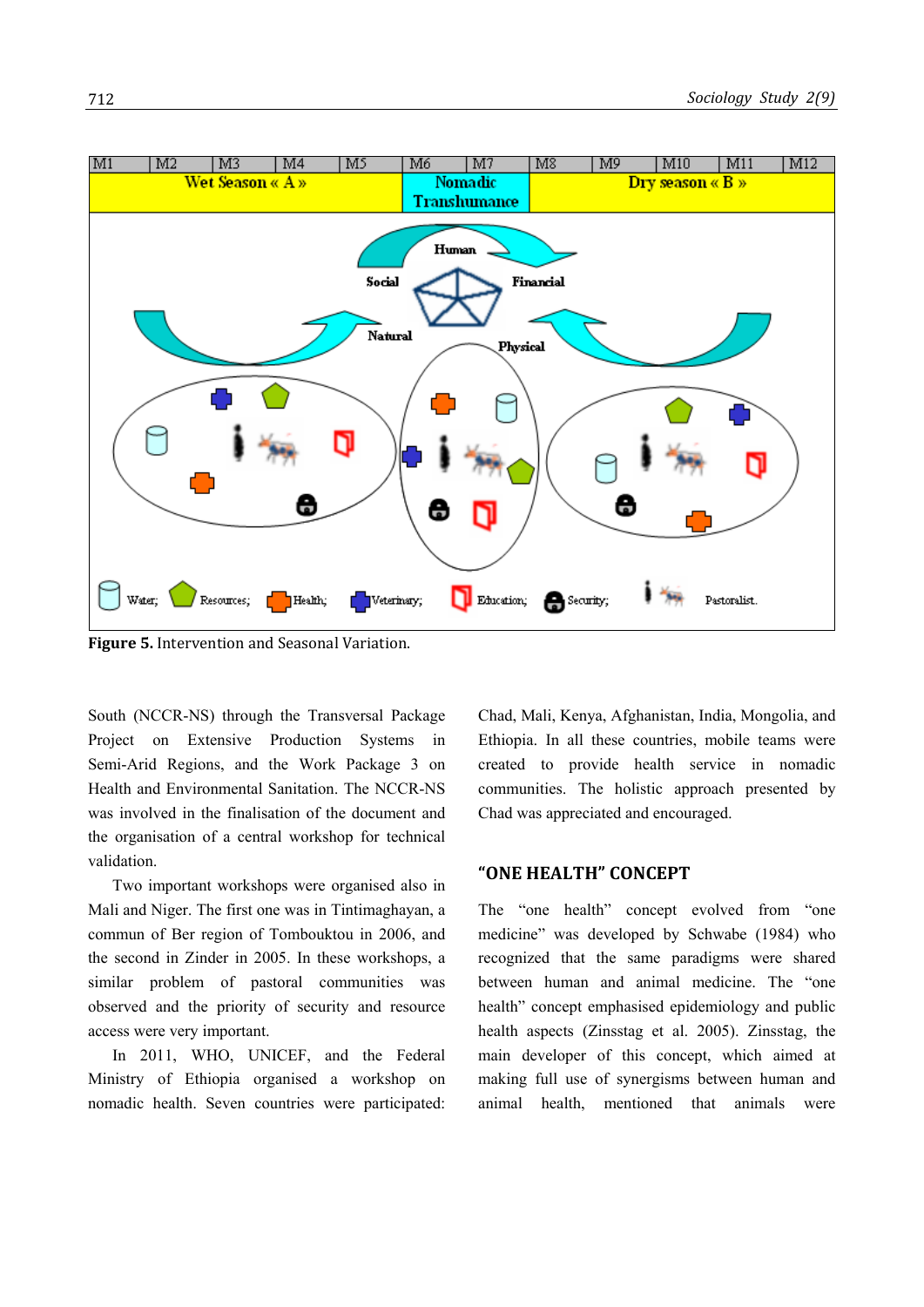commonly used as sentinels for human health. The perspective for that and taking into account the environmental aspect should be changed. People should move from a perspective of animals as a risk to human health to a perspective of sharing risk between humans and animals and their environment (Zinsstag et al. 2009). The application of this concept requires a holistic thinking and a transdiciplinary approach, connecting academia and society, which should be the best way to involve all actors before, during, and after the implementation of a project.

#### **CONCLUSIONS**

Health issues cannot be dissociated from other factors such as security, natural resources, education, and food accessibility and availability. A holistic intervention involving an inter-sector approach would be appropriate. Non-isolated or sector intervention would be successful in the context of general vulnerability. The advantage of a cross-sector approach is a reduction in the intervention costs and the provision of a range of essential services. The success of such an approach is reliant upon organised coordination between target populations and a formal monitoring system, in collaboration with the original research team. The latter will facilitate the early detection of, and response to, any problems with the process.

#### **References**

- Bechir, M., E. Schelling, M. A. Hamit, M. Tanner, and J. Zinsstag. 2012. "Parasitic Infections, Anaemia and Malnutrition Among Rural Settled and Nomadic Mothers and Their Children in Chad." *EcoHealth* 9(2):122-131.
- Bechir, M., E. Schelling, B. Bonfoh, M. Seydi, S. Wade, D. D. Moto, … J. Zinsstag. 2010. "Evolution Saisonnière du Statut Nutritionnel des Enfants Nomades et Sédentaires de Moins de Cinq ans Dans le Sahel au Tchad" (Seasonal Variation of Nutritional Status Among Pastoralist Nomadic and Settled Children Under 5 Years of Age in the Sahel Area of Chad). *Médecine Tropicale* 70:353-358.
- Bechir, M., E. Schelling, K. Wyss, D. M. Daugla, S. Daoud, M. Tanner, and J. Zinsstag. 2004. "An Innovative Approach Combining Human and Animal Vaccination Campaigns in Nomadic Settings of Chad: Experiences and Costs." *Med Trop (Mars)* 64:497-502.
- Bonfoh, B., J. Zinsstag, M. Munch, M. Fokou, W. Weibel, M. T. Ould, … M. Tanner. 2007. "New Approaches in Health and Social Services Provision for Nomadic People in the Sahel." Presented at 5th European Congress on Tropical Medicine, Bologna, Italy.
- Daoud, S., A. Yam, D. M. Daugla, E. Schelling, C. Diguimbaye, K. Bidjeh, … J. Zinsstag. 2000. "Couverture Vaccinale et Prévalence des Affectations Courantes Chez les Nomades du Chari-Baguirmi et du Kanem au Tchad" (Vaccination Coverage and Prevalence of Common Diseases Among Pastoralist Nomadic Commuities in Chari-Baguirmi and Kanem Region of Chad). *Sempervira* 8:37-43.
- Fokou, G. 2008. "Gestion Communautaire des Ressources Naturelles et Relations de Pouvoir. Etude Anthropologique des Changements Institutionnels Dans les Plaines du Logone et du lac Tchad" (Community Management for Natural Resources and Relations to Power. Anthropological Study of Institutional Change in the Logone and Lac Chad Plains). Ph.D. thesis, Université de Yaoundé.
- Fokou, G., T. Haller, and J. Zinsstag. 2004. "A la Recherche des Déterminants Institutionnels du Bien-être des Populations Sédentaires et Nomades Dans la Plaine du Waza-Logone de la Frontère Camerounaise et Tchadienne" (Research of Institutional Determinants of Well-Being of Settled and Nomadic Pastoralist Populations in the Waza-Logone Plain on the Border of Cameroon and Chad). *Médecine Tropicale* 64:464-468.
- Hampshire, K. 2002. "Networks of Nomads: Negotiating Access to Health Resources Among Pastoralist Women in Chad." *Social Science & Medicine* 54:1025-1037.
- ITS-CSSI/T (Swiss Tropical Institute). 2000. *Nomadic Health Project in 3 Concentrations Area in Chad.* Chad: N'Djamena.
- MOH (Ministry of Health). 2007. *National Health Policy.* Chad: N'Djamena.
- Obrist, B., N. Iteba, C. Lengeler, A. Makemba, C. Mshana, R. Nathan, … I. Mayumana. 2007. "Access to Health Care in Contexts of Livelihood Insecurity: A Framework for Analysis and Action." *PLoS Medicine* 4:1584-1588.
- Schelling, E., M. Bechir, M. A. Ahmed, K. Wyss, T. F. Randolph, and J. Zinsstag. 2007. "Human and Animal Vaccination Delivery to Remote Nomadic Families, Chad." *Emerging Infectious Diseases* 13:373-379.
- Schwabe, C. W. 1984. *Veterinary Medicine and Human Health.* Baltimare: Williams and Wilkins.